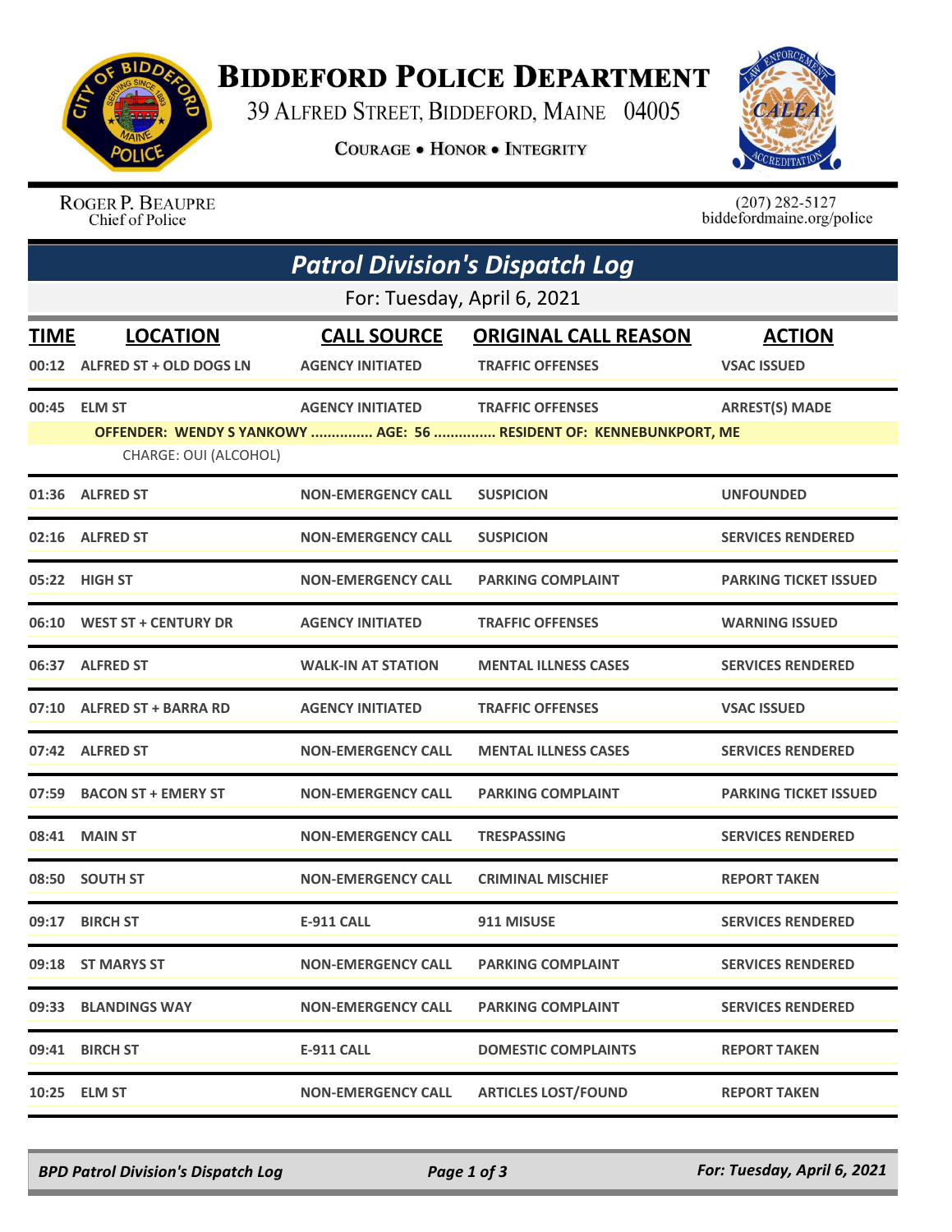| <b>TIME</b> | <b>LOCATION</b>                                                                                           | <b>CALL SOURCE</b>                | <b>ORIGINAL CALL REASON</b>               | <b>ACTION</b>                |  |  |  |
|-------------|-----------------------------------------------------------------------------------------------------------|-----------------------------------|-------------------------------------------|------------------------------|--|--|--|
|             | 10:35 SACO FALLS WAY                                                                                      | <b>NON-EMERGENCY CALL</b>         | <b>HARASSMENT</b>                         | <b>REPORT TAKEN</b>          |  |  |  |
|             | 10:39 SOUTH ST                                                                                            | <b>NON-EMERGENCY CALL</b>         | <b>SUSPICION</b>                          | <b>REPORT TAKEN</b>          |  |  |  |
|             | 10:48 SACO FALLS WAY                                                                                      | <b>NON-EMERGENCY CALL</b>         | <b>CRIMINAL MISCHIEF</b>                  | <b>REPORT TAKEN</b>          |  |  |  |
|             | <b>10:51 HARRISON AVE</b>                                                                                 | <b>WALK-IN AT STATION</b>         | <b>FRAUD / SCAM</b>                       | <b>REPORT TAKEN</b>          |  |  |  |
|             | 11:14 WENTWORTH ST                                                                                        | <b>WALK-IN AT STATION</b>         | <b>HARASSMENT</b>                         | <b>SERVICES RENDERED</b>     |  |  |  |
|             | 11:23 ST MARYS ST                                                                                         | <b>NON-EMERGENCY CALL</b>         | <b>DISTURBANCE / NOISE</b>                | <b>SERVICES RENDERED</b>     |  |  |  |
|             | 11:45 SHOPS WAY                                                                                           | <b>E-911 CALL</b>                 | 911 MISUSE                                | <b>NEGATIVE CONTACT</b>      |  |  |  |
|             | 11:57 WESTERN AVE                                                                                         | <b>NON-EMERGENCY CALL</b>         | <b>DOMESTIC COMPLAINTS</b>                | <b>REPORT TAKEN</b>          |  |  |  |
|             | 12:13 STONE ST                                                                                            | <b>NON-EMERGENCY CALL</b>         | <b>SUSPICION</b>                          | <b>NO VIOLATION</b>          |  |  |  |
|             | 14:15 FRANKLIN ST                                                                                         | <b>NON-EMERGENCY CALL</b>         | <b>ARTICLES LOST/FOUND</b>                | <b>SERVICES RENDERED</b>     |  |  |  |
|             | 14:44 SUMMER ST                                                                                           | <b>E-911 CALL</b>                 | 911 MISUSE                                | <b>NO ACTION REQUIRED</b>    |  |  |  |
|             | <b>14:58 BLANDINGS WAY</b>                                                                                | <b>NON-EMERGENCY CALL</b>         | <b>PARKING COMPLAINT</b>                  | <b>PARKING TICKET ISSUED</b> |  |  |  |
|             | 15:07 MAY ST                                                                                              | <b>NON-EMERGENCY CALL</b>         | <b>JUVENILE OFFENSES</b>                  | <b>NO VIOLATION</b>          |  |  |  |
| 15:14       | <b>SOUTH ST</b>                                                                                           | AGENCY INITIATED ANIMAL COMPLAINT |                                           | <b>SUMMONS ISSUED</b>        |  |  |  |
|             | OFFENDER: TRACY LYNN GREGOIRE  AGE: 48  RESIDENT OF: BIDDEFORD, ME<br>CHARGE: ALLOWING DOG TO BE AT LARGE |                                   |                                           |                              |  |  |  |
|             | 15:18 GRAHAM ST                                                                                           | <b>NON-EMERGENCY CALL</b>         | <b>ARTICLES LOST/FOUND</b>                | <b>SERVICES RENDERED</b>     |  |  |  |
|             | 15:33 ALFRED ST                                                                                           | <b>NON-EMERGENCY CALL</b>         | LIQUOR LAW COMPLIANCE CHECKS NO VIOLATION |                              |  |  |  |
|             | 15:57 ALFRED ST                                                                                           | <b>WALK-IN AT STATION</b>         | <b>OUT FOR FOLLOW UP</b>                  | <b>SUMMONS ISSUED</b>        |  |  |  |
|             | OFFENDER: LISA LYNCH  AGE: 55  RESIDENT OF: PEAKS ISLAND, ME<br><b>CHARGE: ATTACHING FALSE PLATES</b>     |                                   |                                           |                              |  |  |  |
|             | 16:41 CUTTS ST                                                                                            | <b>E-911 CALL</b>                 | <b>WEAPONS</b>                            | <b>NEGATIVE CONTACT</b>      |  |  |  |
|             | 16:41 SOUTH ST                                                                                            | <b>NON-EMERGENCY CALL</b>         | <b>SUSPICION</b>                          | <b>NO ACTION REQUIRED</b>    |  |  |  |
|             | 19:44 ELM ST                                                                                              | <b>E-911 CALL</b>                 | <b>DOMESTIC COMPLAINTS</b>                | <b>REPORT TAKEN</b>          |  |  |  |
|             | 20:00 ALFRED ST                                                                                           | <b>AGENCY INITIATED</b>           | <b>TRAFFIC OFFENSES</b>                   | <b>WARNING ISSUED</b>        |  |  |  |
|             | 20:25 ELM ST                                                                                              | <b>AGENCY INITIATED</b>           | <b>SUSPICION</b>                          | <b>SERVICES RENDERED</b>     |  |  |  |
|             | 20:47 ALFRED ST                                                                                           | <b>WALK-IN AT STATION</b>         | <b>PAPERWORK</b>                          | <b>SERVICES RENDERED</b>     |  |  |  |

*BPD Patrol Division's Dispatch Log Page 2 of 3 For: Tuesday, April 6, 2021*